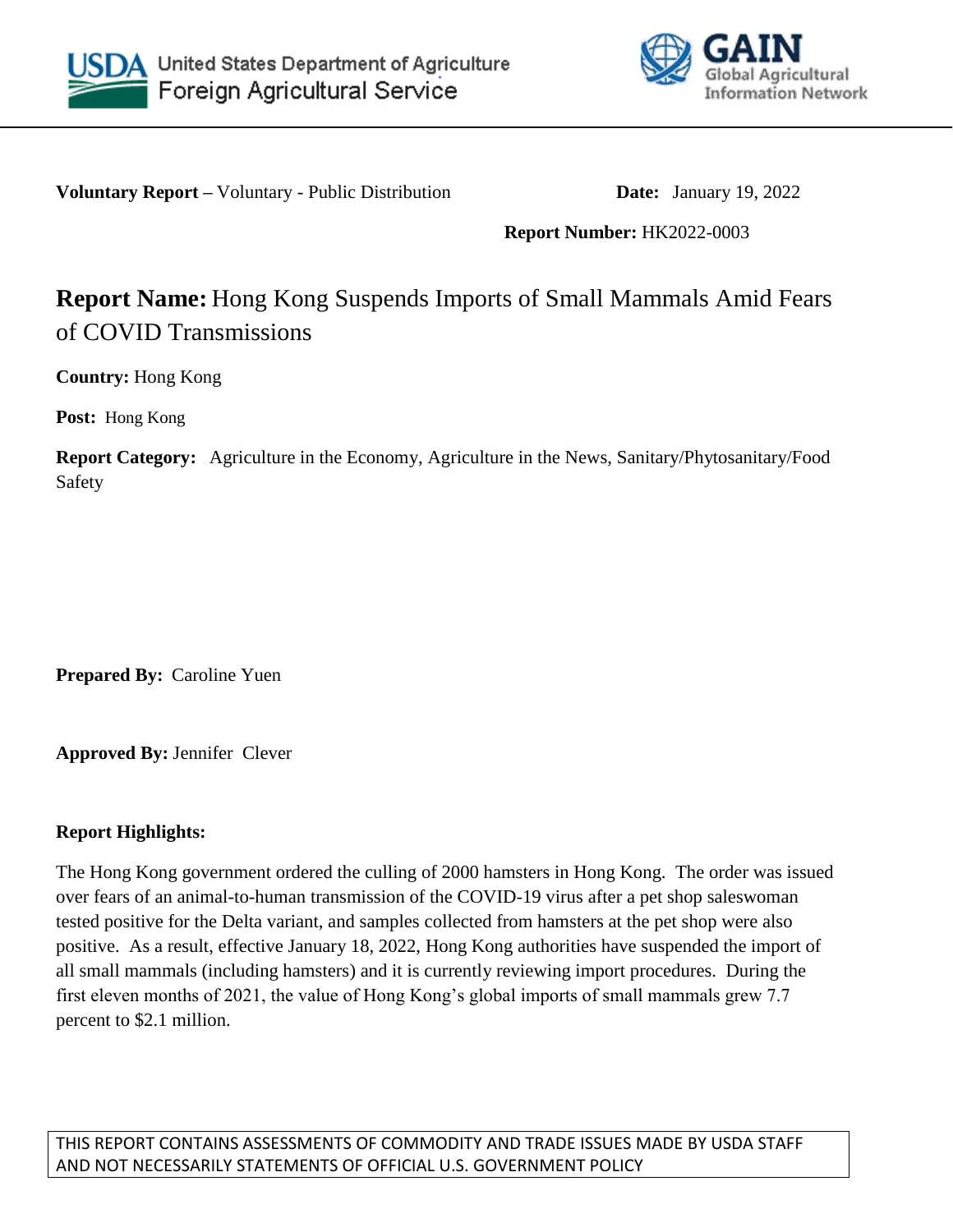The Hong Kong government (HKG) continues to work under a Zero-COVID policy and is investigating possible transmission links to every COVID-19 confirmed case. A saleswoman working in a local pet shop was recently infected with Delta variant. This is the first Delta case in Hong Kong for at least three months. The Agriculture, Fisheries and Conservation Department (AFCD) collected and tested samples from hamsters, chinchillas and rabbits in the shop for COVID-19. As of January 18, 2022, 11 samples collected from hamsters tested *preliminarily* positive for the COVID-19 virus, while the test results of other animals were negative. In addition, the AFCD is also collecting samples from small animals in the warehouse of the pet shop. While testing results are not yet available, some of the environmental swabs were tested positive for the virus. In addition, a pet shop customer was also confirmed to be infected with COVID-19.

### **Culling of 2000 Hamsters and Temporary Closing of 34 Pet Shops**

Upon these findings, the AFCD ordered the humane culling of all animals in the pet shop and its warehouse in question. In addition, all pet shops in Hong Kong selling hamsters, about 34 in total, must suspend business starting from January 18, 2022 and their hamsters will be taken for COVID-19 testing and humane disposal. Other animals will be tested, and pet shops will be able to resume business if tests results are satisfactory.

According to the AFCD records, two consignments of hamsters were imported into Hong Kong on December 22, 2021, and January 7, 2022 and were considered as the source of the recent COVID-19 cases. Thus, the AFCD is strongly advising the public surrender hamsters purchased on or after December 22, 2021, to the authorities for humane dispatch. The government does not have legislative power to require the public to surrender their hamsters.

The government conducted a press conference explaining to the public how the culling of hamsters is necessary to minimize the associated risks of animal-to-human transmission and to safeguard public health. They believed this was the first known instance of hamsters contracting COVID-19 outside a laboratory setting. While animal welfare groups are objecting to this decision, local health experts support this drastic measure. Local experts said the most concerning is that some mutations found in the saleswoman's sample could not be identified in a global genomic data bank and, at this stage, they cannot tell whether there are any problems with those mutations.

It is estimated that about 2,000 hamsters lost their lives in this exercise. Reportedly, the consignments were imported from the Netherlands. About 150 customers of the pet shop in question were quarantined for precautionary measure.

#### **Reviewing Import Procedures**

As of the date of this report, the AFCD has suspended the import of small mammals and is reviewing import procedures. Measures under consideration include whether to require small animals to be